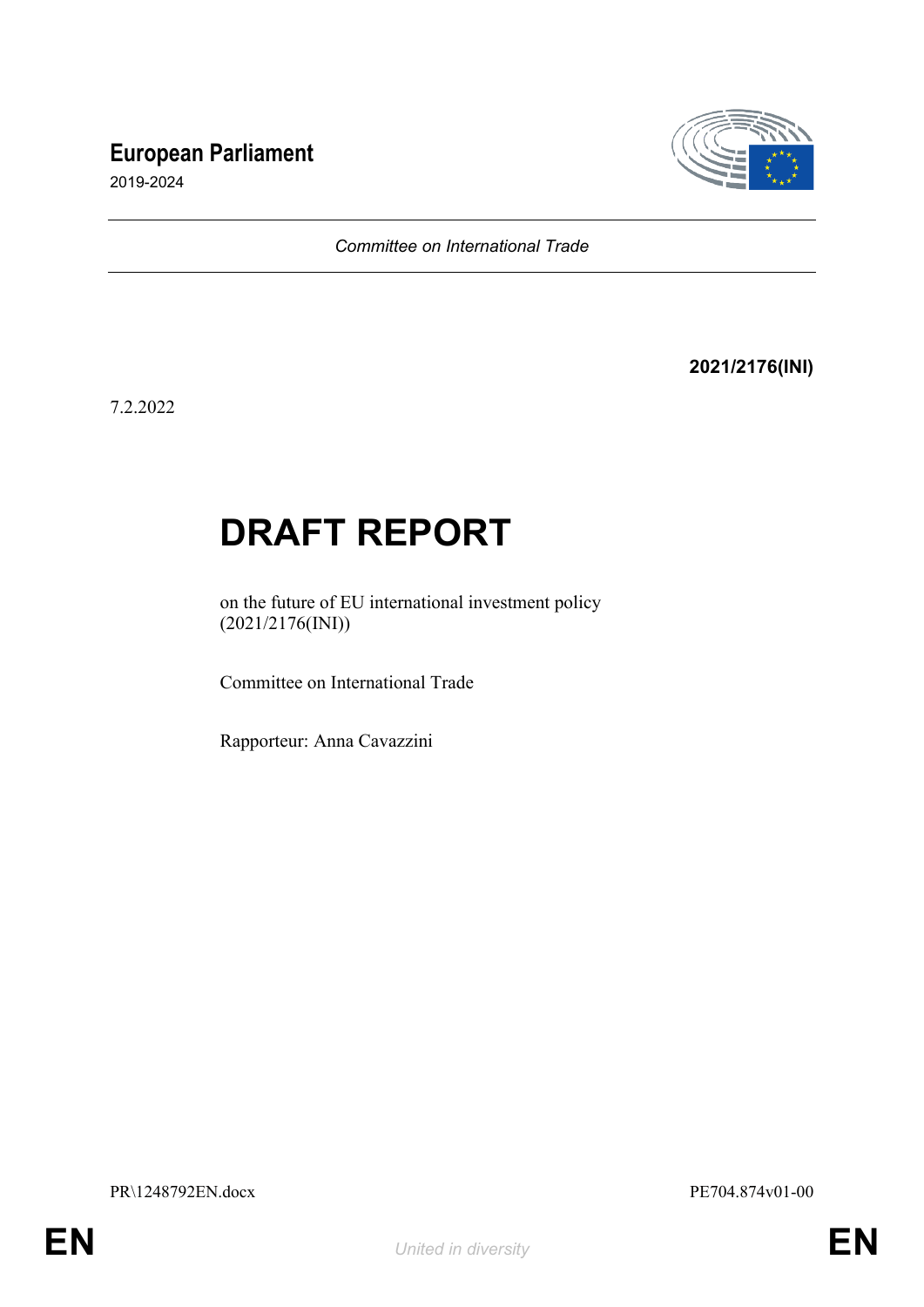PR\_INI

# **CONTENTS**

**EN**

**Page**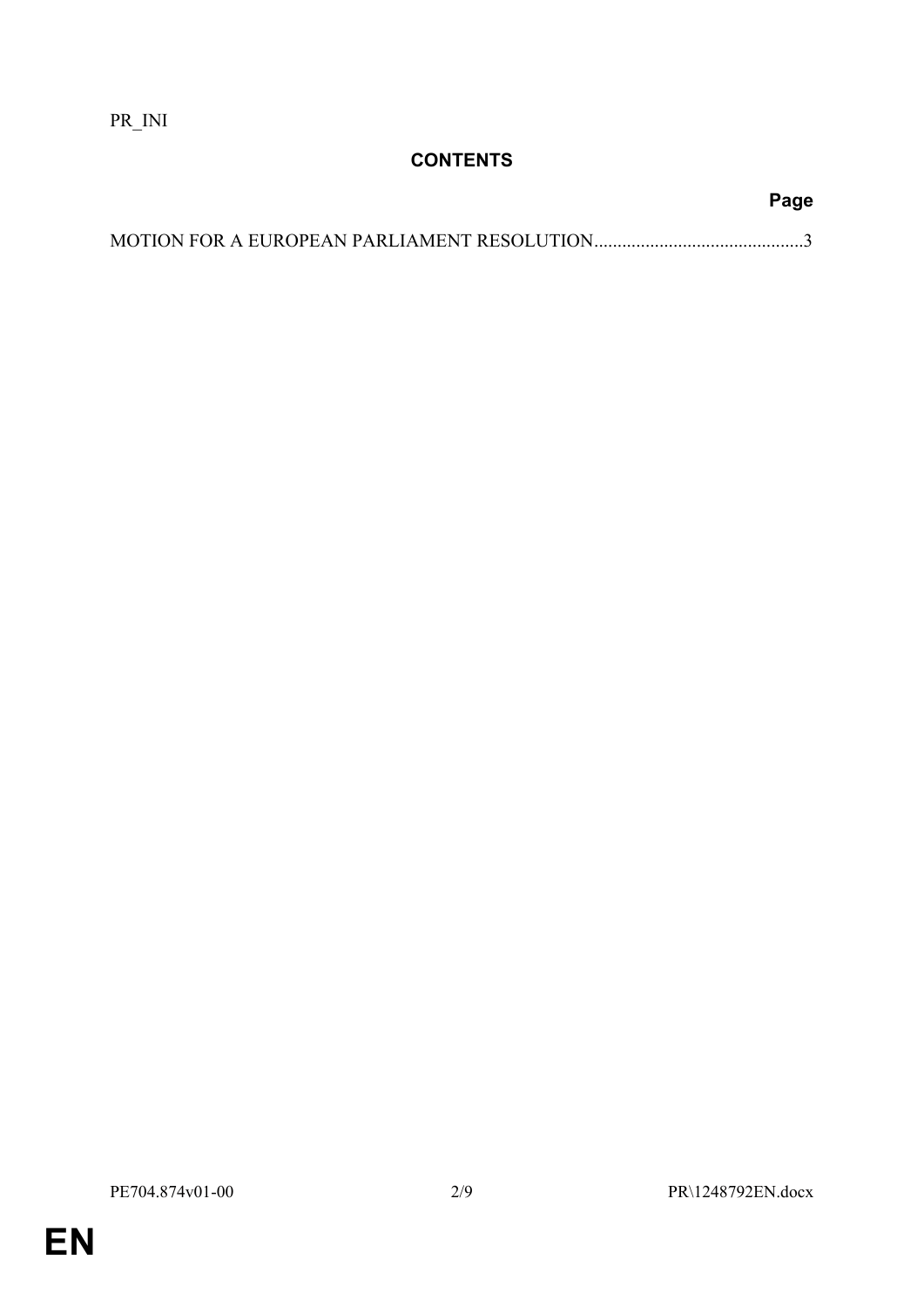# <span id="page-2-0"></span>**MOTION FOR A EUROPEAN PARLIAMENT RESOLUTION**

#### **on the future of EU international investment policy (2021/2176(INI))**

#### *The European Parliament*,

- **–** having regard to the Treaty on the Functioning of the European Union (TFEU), in particular Article 207(2) thereof,
- having regard to Regulation (EU) No 1219/2012 of the European Parliament and of the Council of 12 December 2012 establishing transitional arrangements for bilateral investment agreements between Member States and third countries<sup>1</sup>,
- having regard to Regulation (EU) No 912/2014 of the European Parliament and of the Council of 23 July 2014 establishing a framework for managing financial responsibility linked to investor-to-state dispute settlement tribunals established by international agreements to which the European Union is party<sup>2</sup>,
- having regard to Regulation (EU) 2020/852 of the European Parliament and of the Council of 18 June 2020 on the establishment of a framework to facilitate sustainable investment<sup>3</sup>,
- having regard to the case law of the Court of Justice of the European Union, notably its opinion 2/15 of 16 May 2017 on the Free Trade Agreement between the EU and the Republic of Singapore, its judgment of 6 March 2018 in case C-284/16 (preliminary ruling on *Slovak Republic* v *Achmea BV*), its opinion 1/17 of 30 April 2019 on the Comprehensive Economic and Trade Agreement between Canada and the EU and its Member States, its judgment of 2 September 2021 in case C-741/19 (preliminary ruling on *Republic of Moldova* v *Komstroy LLC*), and its judgment of 26 October 2021 in case C-109/20 (preliminary ruling on *Republic of Poland* v *PL Holdings Sàrl*),
- having regard to its resolution of 6 April 2011 on the future European international investment policy<sup>4</sup> ,
- having regard to its resolution of 13 December 2011 on trade and investment barriers<sup>5</sup>,
- having regard to its resolution of 7 July 2015 on the external impact of EU trade and investment policy on public-private initiatives in countries outside the EU<sup>6</sup>,
- having regard to its resolution of 5 July 2016 on a new forward-looking and innovative

<sup>1</sup> OJ L 351, 20.12.2012, p. 40.

<sup>2</sup> OJ L 257, 28.8.2014, p. 121.

<sup>3</sup> OJ L 198, 22.6.2020, p. 13.

<sup>4</sup> OJ C 296 E, 2.10.2012, p. 34.

<sup>5</sup> OJ C 168 E, 14.6.2013, p. 1.

<sup>6</sup> OJ C 265, 11.8.2017, p. 17.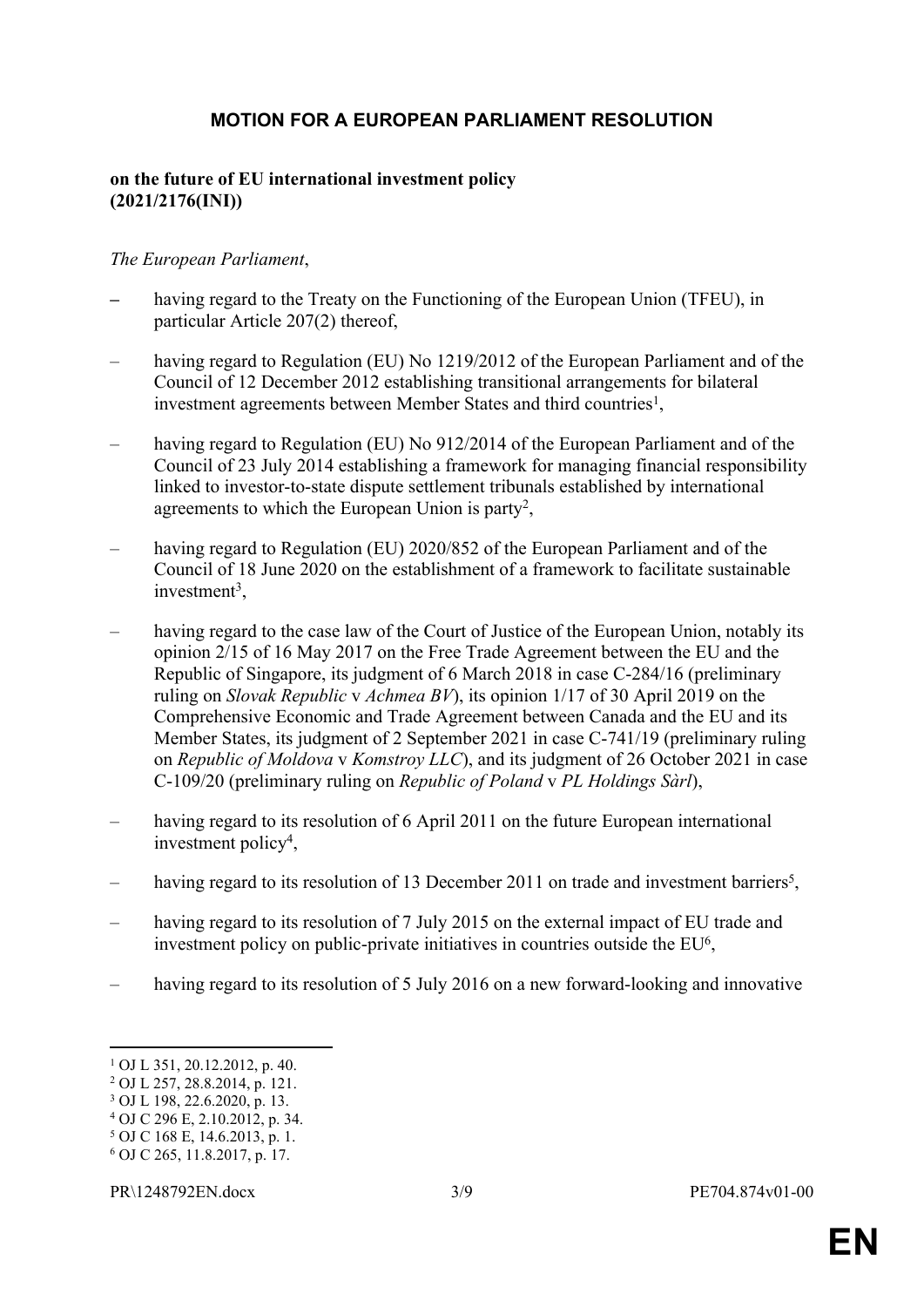future strategy for trade and investment<sup>7</sup>,

- having regard to the Commission communication of 11 December 2019 on the European Green Deal (COM(2019)0640),
- having regard to the Commission report of 6 April 2020 on the application of Regulation (EU) No 1219/2012 establishing transitional arrangements for bilateral investment agreements between Member States and third countries (COM(2020)0134),
- having regard to the Commission communication of 18 February 2021 entitled 'Trade Policy Review – An Open, Sustainable and Assertive Trade Policy' (COM(2021)0066),
- having regard to the Commission communication of 14 October 2015 entitled 'Trade for all – Towards a more responsible trade and investment policy' (COM(2015)0497),
- having regard to the Commission communication of 26 November 2014 entitled 'An Investment Plan for Europe' (COM(2014)0903),
- having regard to the Commission report of 12 November 2020 on the implementation of EU trade agreements: 1 January 2019 – 31 December 2019 (COM(2020)0705),
- having regard to the Paris Agreement on climate change, adopted on 12 December 2015,
- having regard to the Trade and Cooperation Agreement between the European Union and the European Atomic Energy Community, of the one part, and the United Kingdom of Great Britain and Northern Ireland, of the other part<sup>8</sup>, which entered into force on 1 May 2021, and in particular Title II thereof on services and investment,
- having regard to the 2014 UN Convention on Transparency in Treaty-based Investor-State Arbitration, which entered into force on 18 October 2017 (the Mauritius Convention),
- having regard to the trade and investment agreements concluded by the EU, in particular the 'second generation' agreements with countries such as Canada, Singapore, Vietnam and Japan,
- having regard to the 2030 UN Agenda for Sustainable Development adopted in 2015, in particular the 17 Sustainable Development Goals thereto,
- having regard to the UN Guiding Principles on Business and Human Rights, as endorsed by the UN Human Rights Council in 2011,
- having regard to General Comment No 24 of 10 August 2017 of the UN Committee on Economic, Social and Cultural Rights on state obligations under the International Covenant on Economic, Social and Cultural Rights in the context of business activities,
- having regard to the 2019, 2020 and 2021 world investment reports of the

<sup>7</sup> OJ C 101, 16.3.2018, p. 30.

<sup>8</sup> OJ L 149, 30.4.2021, p. 10.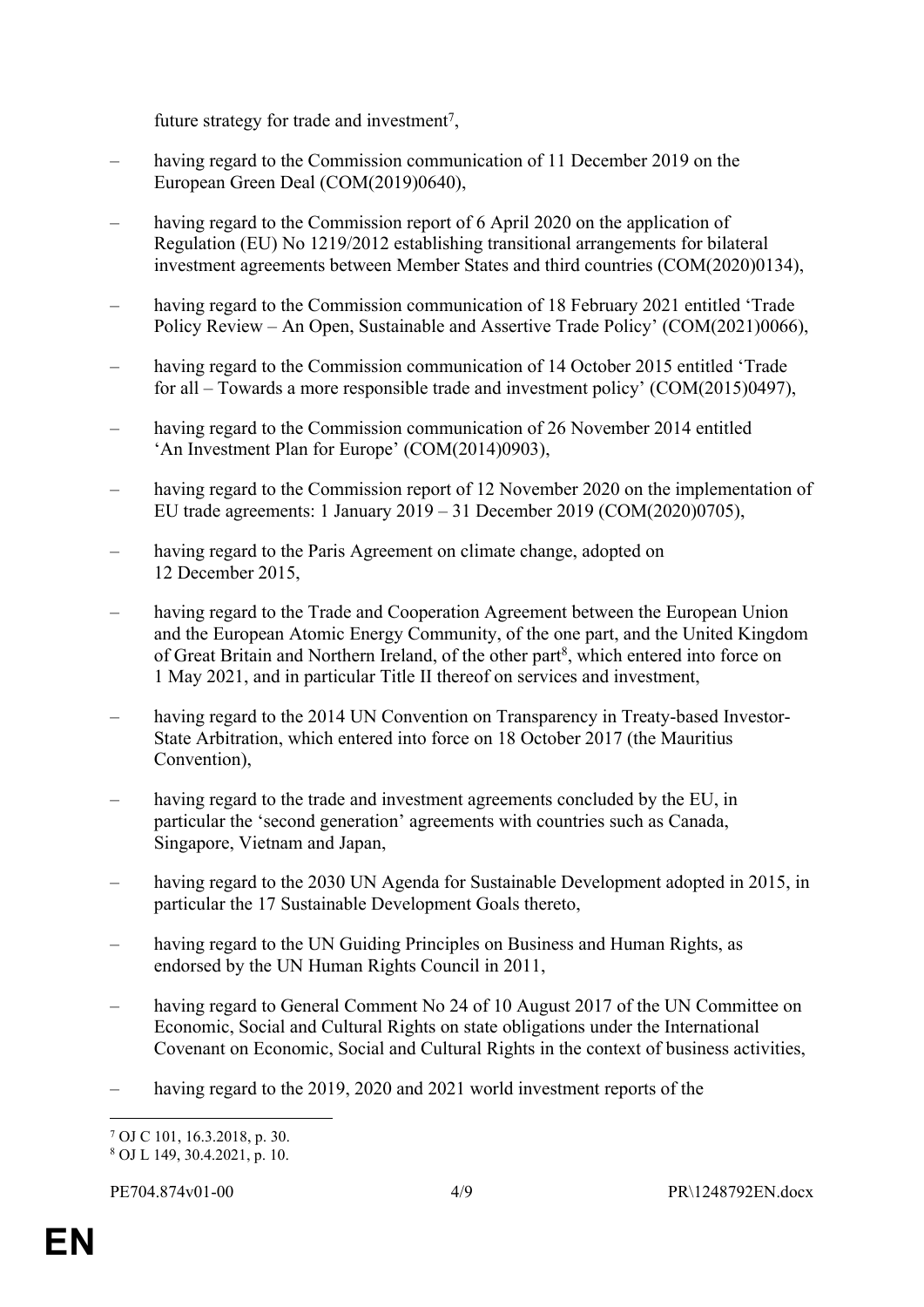UN Conference on Trade and Development (UNCTAD),

- having regard to the 2015 UNCTAD Investment Policy Framework for Sustainable Development,
- having regard to the UNCTAD international investment agreement issues notes on investor-state dispute settlement cases: facts and figures for 2019 and 2020,
- having regard to the 2018 Organisation for Economic Co-operation and Development (OECD) working paper on international investment entitled 'Societal benefits and costs of International Investment Agreements: a critical review of aspects and available empirical evidence',
- having regard to the 2014 OECD working paper on international investment entitled 'Investment Treaties and Shareholder Claims for Reflective Loss: Insights from Advanced Systems of Corporate Law',
- having regard to the mandate given to Working Group III of the UN Commission on International Trade Law (UNCITRAL) in 2017 to work on a possible reform of investor-state dispute settlement,
- having regard to the negotiating directives issued by the Council in 2018 authorising the Commission to negotiate, on behalf of the EU and in the framework of UNCITRAL, a convention establishing a multilateral investment court for the settlement of investment disputes, and to the subsequent EU proposal thereon,
- having regard to the modernisation process of the Energy Charter Treaty, which was initiated in 2017, and to the EU's text proposal thereon,
- having regard to Italy's decision to withdraw from the Energy Charter Treaty as of 1 January 2015,
- having regard to the Agreement for the termination of Bilateral Investment Treaties between the Member States of the European Union<sup>9</sup>,
- having regard to the Declaration of the Governments of the Member States of 15 January 2019 on the legal consequences of the judgment of the Court of Justice in *Achmea* and on investment protection in the European Union,
- having regard to the Agreement between the United States, Mexico and Canada which entered into force on 1 July 2020, and in particular chapter 14 thereof on investment,
- having regard to the Regional Comprehensive Economic Partnership Agreement of the Association of Southeast Asian Nations, which entered into force on 1 January 2022, and in particular chapter 10 thereof on investment,
- having regard to the report of the UN Working Group on the Issue of Human Rights and Transnational Corporations and Other Business Enterprises presented to the UN General Assembly on 27 July 2021 entitled 'Human rights-compatible international

<sup>9</sup> OJ L 169, 29.5.2020, p. 1.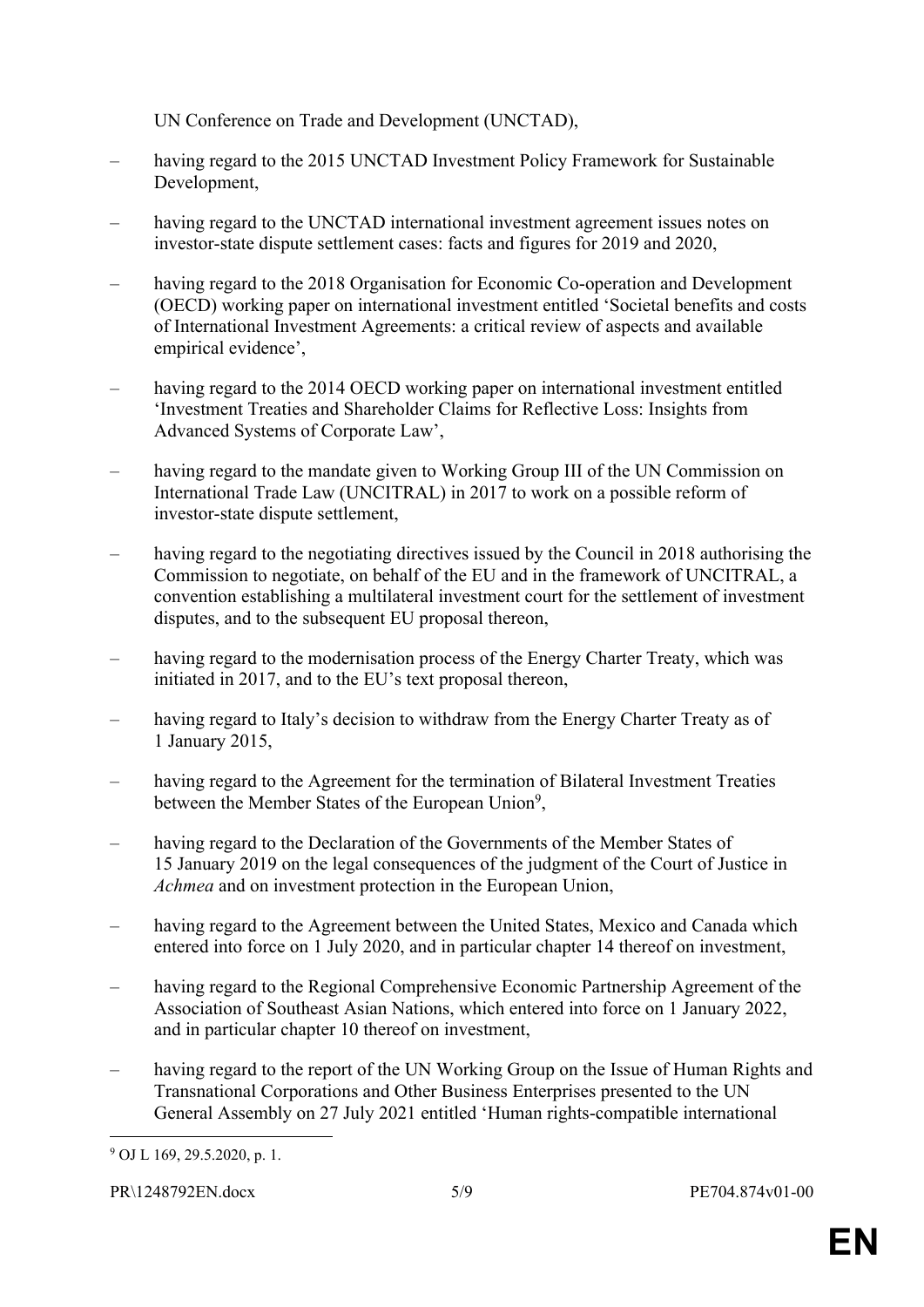investment agreements',

- having regard to Rule 54 of its Rules of Procedure,
- having regard to the opinion of the Committee on Development,
- having regard to the report of the Committee on International Trade (A9-0000/2022),
- A. whereas since the Lisbon Treaty, foreign direct investment has remained an exclusive competence of the European Union, as enshrined in Article 3(1)(e), Article 206 and Article 207 TFEU; whereas the EU's international investment policy should be further reformed to address the current challenges;
- B. whereas the EU is the world's largest destination and source of inbound and outbound international investments;
- C. whereas according to the case law of the Court of Justice, certain parts of the EU's international investment policy, namely non-direct foreign investments ('portfolio investments') and the regime governing dispute settlement between investors and states, are a shared competence of the EU and its Member States;
- D. whereas around 1 500 bilateral investment treaties ratified by the Member States before the Lisbon Treaty are still in place, including the Energy Charter Treaty;
- E. whereas one of the top priorities of the European Green Deal is to respond to the challenges of climate change and environmental degradation; whereas all EU policies need to contribute to these goals, including investment policy; whereas substantial investments are needed worldwide in order to achieve the aims of the European Green Deal, meet the UN Sustainable Development Goals, and recover from the COVID-19 pandemic;
- F. whereas investment policy includes measures such as removing undue barriers to investment, monitoring the impact of foreign investment on strategic autonomy, national security and the real economy, and devising other tools to encourage and facilitate direct investment in sectors and places where it is needed the most; whereas most international investment agreements (IIAs) focus on investment protection, with or without investor-state adjudication;
- G. whereas the number of investor-state dispute settlement (ISDS) cases is rising each year, including against Member States; whereas about 15 % of cases known to be filed against Member States in 2020 were intra-EU disputes;
- 1. Believes that the EU's investment policy needs to meet the expectations of investors and beneficiary states, but also the EU's broader economic interests and external policy objectives; considers that EU international investment policy needs to be reformed in order to address a variety of challenges and transform it into an integrated and coherent policy framework;
- 2. Underlines that investment can and should have a positive impact on sustainable development; points out that inbound and outbound investments need to meet the needs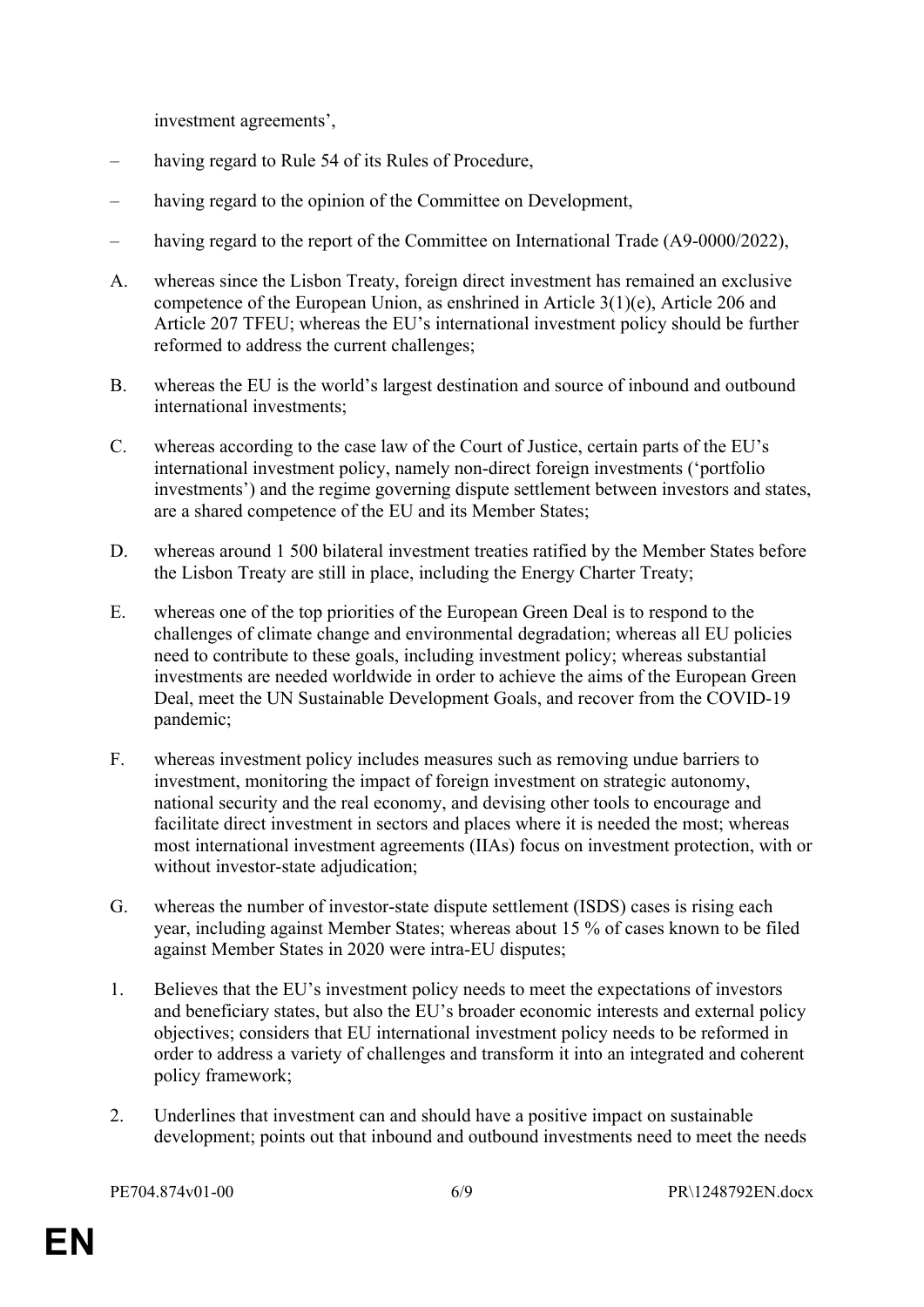of the real economy; calls on the Commission to review the EU's investment policy to ensure consistency with the European Green Deal and the Sustainable Development Goals;

3. Points out that the definition of investment as codified in EU IIAs covers not only greenfield investments, but also financial instruments that can be held for purely speculative purposes or for the extraction of rent;

#### *Compatibility of IIAs with EU priorities*

- 4. Stresses that an alarming number of investment claims target environmental measures; regrets the fact that various countries, including the Member States, are being sued in relation to policies on climate, the phasing out of fossil fuels, or the just transition;
- 5. Urges the Commission to exclude investments in fossil fuels or any other activities that pose significant harm to the environment and human rights from treaty protections, in particular investor-state arbitration mechanisms;
- 6. Points out that even in the absence of legal proceedings, the explicit or implicit threat of recourse to investment arbitration can enhance the position of investors in negotiations with states (the 'chilling effect');
- 7. Stresses that IIAs do not contain investor obligations; stresses that only foreign investors can launch investment cases against states; regrets the fact that having a case dismissed is the best possible outcome for respondent states;
- 8. Is concerned that recent EU IIAs still contain broad protection standards which can be used to challenge legitimate public policies; asks the Commission to only allow protection against discrimination, direct expropriation and the gross denial of justice, and to ensure that foreign investors are not accorded superior rights to those enjoyed by domestic investors:
- 9. Underlines the fact that EU IIAs negotiated after 2009 still include sunset clauses which prevent easy termination; points out that Member States and the other contracting parties can agree to neutralise sunset clauses;
- 10. Emphasises that under both customary international law and international human rights law, individuals are required to seek redress before domestic courts before bringing international proceedings against the state for wrongful acts; regrets the fact that international investment law, by contrast, usually does not require the exhaustion of domestic remedies;
- 11. Underlines that the considerable damages awarded by investment tribunals have imposed a significant financial burden on respondent states; points out that the use of valuation methods generally used by adjudicators is highly controversial owing to their very wide margin of discretion and reliance on highly complex and inherently speculative assumptions; invites the Commission to review the provisions governing compensation in EU IIAs;
- 12. Stresses that the increasing recourse by investors to third parties to finance their

PR\1248792EN.docx 7/9 PE704.874v01-00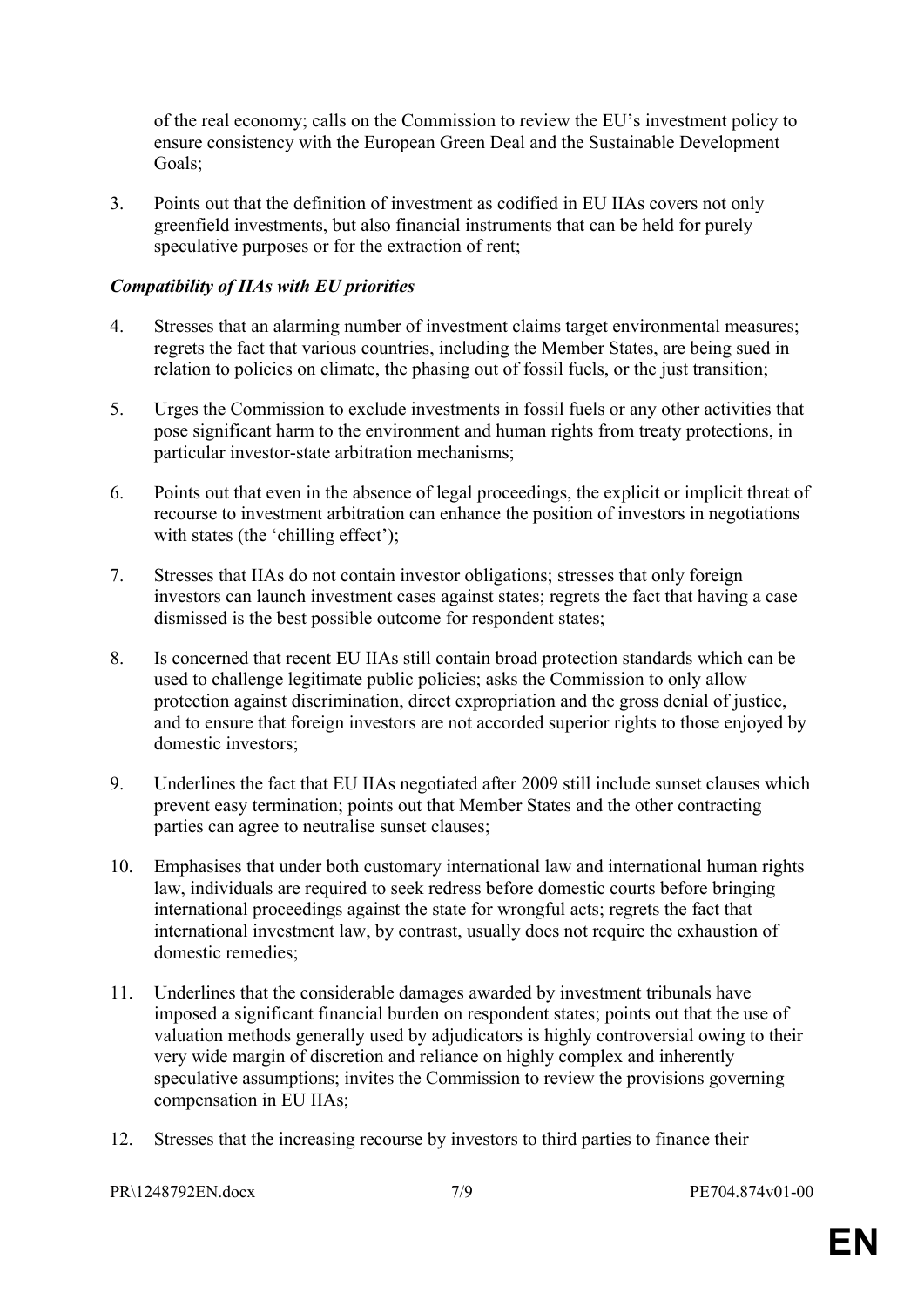litigation in exchange for a return in the outcome of an award (third-party funding) is adding incentives to increase the number of claims; invites the Commission to support the restriction of third-party funding for investor-state disputes;

- 13. Calls on the Member States to terminate or modernise any bilateral investment treaties that contain ISDS, any treaties that contain protection standards beyond protection against direct expropriation, nationality-based discrimination or the gross denial of justice, and any treaties that protect fossil fuel investments;
- 14. Calls on the Commission to ensure that all of the Member States' bilateral investment treaties are fully compatible with EU law; supports the Commission in strictly applying the conditions for authorising the negotiation, signature and conclusion of new agreements by Member States;

## *The Energy Charter Treaty (ECT)*

- 15. Points out that the ECT is the most litigated investment agreement in the world today; welcomes efforts to modernise the ECT and the EU's position to exclude protection for most fossil fuel investments; notes that investments considered 'significantly harmful' under the EU taxonomy would remain protected according to the EU's position; underlines that amending the ECT requires unanimity of all contracting parties voting at the annual conference;
- 16. Urges the Commission to ensure that a revised ECT will immediately prohibit fossil fuel investors from suing contracting parties for pursuing policies to phase out fossil fuels in line with their commitments under the Paris Agreement; calls on the Commission and the Member States to start preparing a coordinated exit from the ECT with a view to formal submission to the Council in the event of the negotiating objectives not being achieved by June 2022;
- 17. Welcomes the Court of Justice's clarification that ISDS provisions in the ECT are not applicable in the case of intra-EU disputes; notes with concern that the *Achmea* ruling did not deter arbitration tribunals from continuing to hear intra-EU investment disputes;

## *Multilateral efforts to reform ISDS*

- 18. Welcomes the fact that UNCITRAL Working Group III has been engaging in deliberations on a possible multilateral reform of ISDS since 2017; notes that 60 states agreed by consensus that UNCITRAL's work must address structural reform options; calls on the Commission to constructively engage on all topics raised during UNCITRAL discussions and to take account of them in future EU IIAs;
- 19. Notes that in the context of the UNCITRAL Working Group III discussions, the EU and its Member States are pursuing the establishment of a standing mechanism to resolve investment disputes: the multilateral investment court; stresses, however, that this proposal does not cover the modernisation of substantive protection standards;
- 20. Calls on the Member States to adopt without delay the proposal for a Council decision on the conclusion, on behalf of the EU, of the UN Convention on Transparency in Treaty-based Investor-State Arbitration;